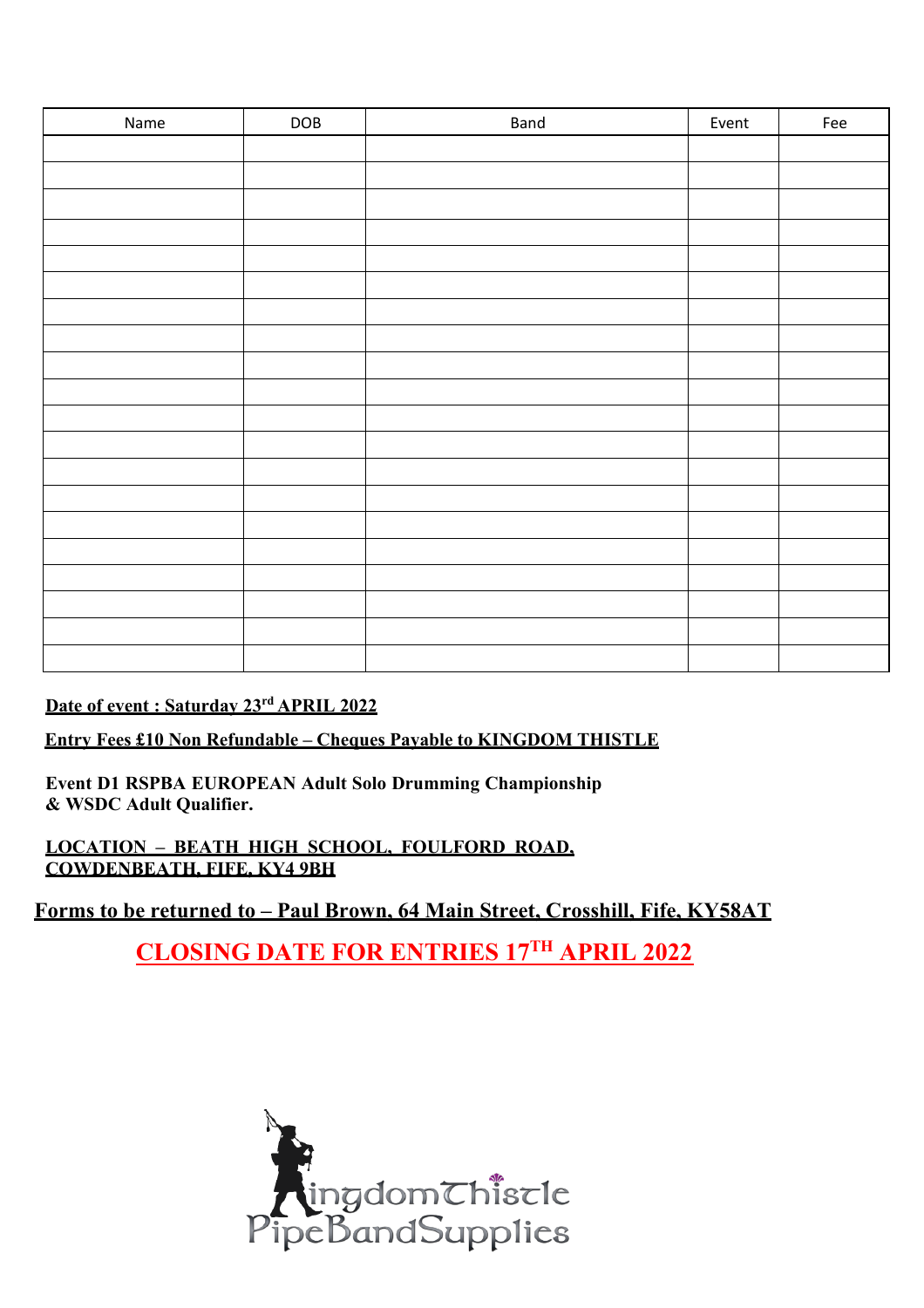### **Contact Details;**

## **PLEASE COMPLETE**

**Band Name:…………………………………………………..**

## **Person Responsible for Classroom:**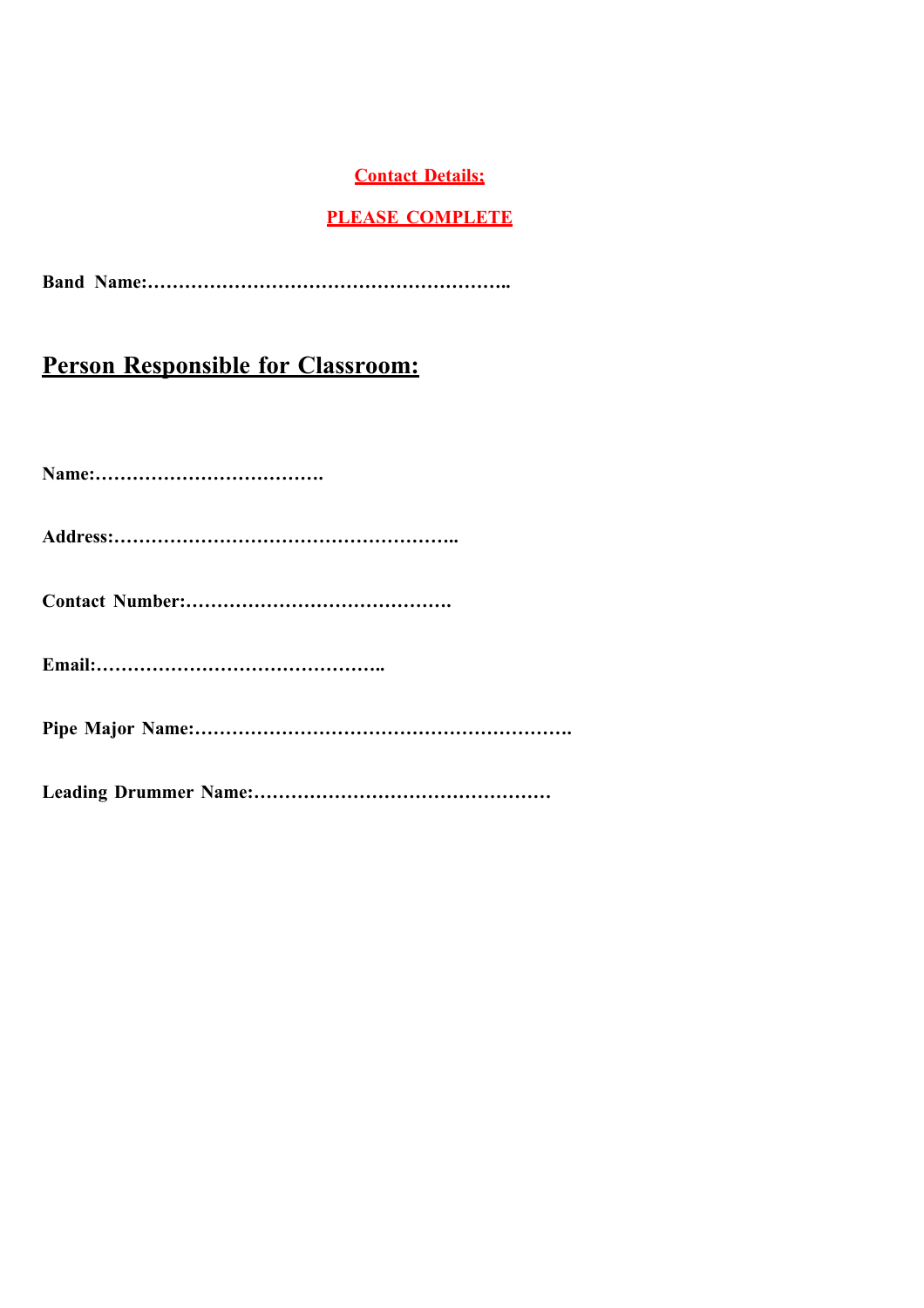# **IMPORTANT EVENT INFORMATION**

**The RSPBA EUROPEAN Adult Solo Drumming Championship 2022 & World Solo Drumming Qualifying Event Promoted by ingdom**<br>Chiscle

ipeBandSupplies

### **Supported by DP&A Branch.**

1. Contest run under RSPBA rules.

2. Competitors must Submit two March, Strathspey and Reel sets, each tune minimum of four parts.

3. Set to play will be drawn on the line by the responsible Director.

4. All competitors must be registered members of an RSPBA Pipe Band or Overseas Pipe Band Association that is affiliated to the RSPBA.

5. All competitors must wear band uniform.

6. All entrants' must be 18 years or over on - 1st NOVEMBER 2021.

7. Contests to be adjudicated by RSPBA approved drumming adiudicators.

8. F O U R places for the World Solo Drumming Semi-Final event will be awarded at this qualifying event.

9. The highest placed players who have not already pre-qualified for the 2022 Adult World Solo Drumming Championship shall be granted a semi-final place.

10. Entry fee for this event is £10, which is nonrefundable.

11. Closing Date SUNDAY 17th APRIL 2022.

#### 12. **No late entries will be accepted**

13. Further entry fee payable for World Solo Drumming Event 2022.

14. Any pre-qualified player who fails to compete on the day of the World Solo Drumming Championship will not be eligible for the uptake of a pre-qualification place arising from their participation in any pre-qualification event the following year.

15. Draw will be published on www.kingdomthistle.com by 18th APRIL 2022

#### **16. All Competitors to be registered for 09:30 AM – Events Start 10:00 AM Sharp.**

17. Results will be announced after last competitor in the Main Hall

## **Covid information – PLEASE READ CAREFULLY**

**Due to ongoing restrictions, face coverings must be worn whilst moving around the building. Spectator access is permitted at this event but movement will be limited. CANTEEN FACILITIES are not available. Please keep movements to a minimum.**